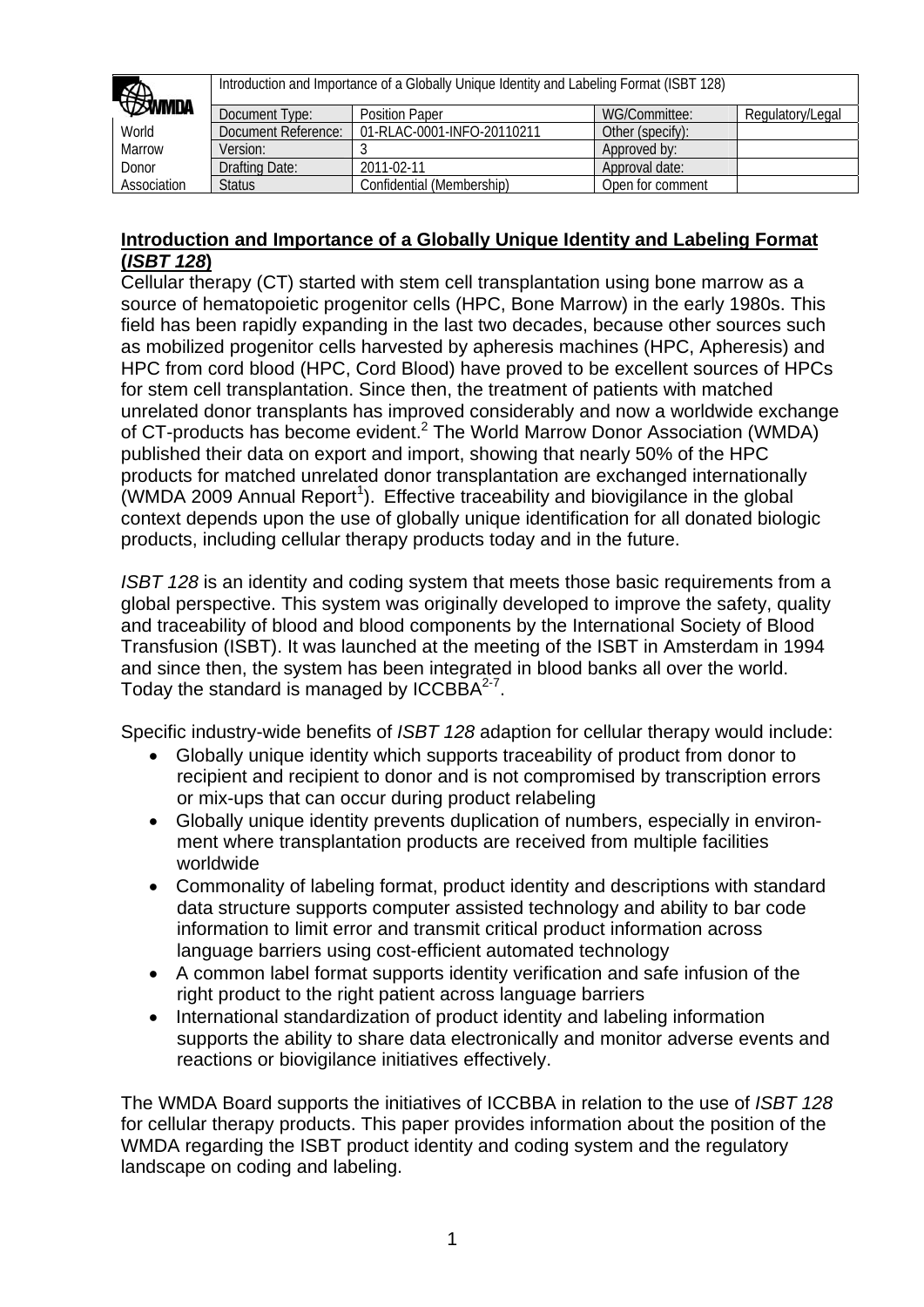| <b>Bumda</b> |                     | Introduction and Importance of a Globally Unique Identity and Labeling Format (ISBT 128) |                  |                  |
|--------------|---------------------|------------------------------------------------------------------------------------------|------------------|------------------|
|              | Document Type:      | <b>Position Paper</b>                                                                    | WG/Committee:    | Regulatory/Legal |
| World        | Document Reference: | 01-RLAC-0001-INFO-20110211                                                               | Other (specify): |                  |
| Marrow       | Version:            |                                                                                          | Approved by:     |                  |
| Donor        | Drafting Date:      | 2011-02-11                                                                               | Approval date:   |                  |
| Association  | <b>Status</b>       | Confidential (Membership)                                                                | Open for comment |                  |

# **WMDA and Support of** *ISBT 128*

WMDA has been actively involved in an international technical advisory group to International Council for Commonality in Blood Banking Automation, Inc**,** (ICCBBA) called the Cellular Therapy Coding and Labeling Advisory Group, (CTCLAG), since this advisory group was established in 2004. Together with technical experts and regulatory representatives from various settings, this group advises ICCBBA and works together to develop standardized international coding and labeling for new products and works to support global harmonization. Membership comprises representatives from major cellular therapy professional organizations: AABB, Asia Pacific Blood and Marrow Transplantation (APBMT), American Society for Blood and Marrow Transplantation (ASBMT), American Society for Apheresis (ASFA), European Group for Blood and Marrow Transplantation (EBMT), Foundation for the Accreditation of Cellular Therapy (FACT), The International Council for Commonality in Blood Banking Automation (ICCBBA), International Society for Blood Transfusion (ISBT), The Japan Society for Hematopoietic Cell Transplantation (JHSCT), Joint Accreditation Committee –ISCT and EBMT (JACIE), National Marrow Donor Program (NMDP) and World Marrow Donor Association (WMDA).

In 2005, the WMDA Board was one of many cellular therapy professional organizations to approve a consensus statement to recognize the benefits of the *ISBT 128* coding system as an information standard used to describe, name and label cellular therapy products internationally, as well as provide a mechanism to support a globally unique numbering system for cellular therapy products. In October 2010, the WMDA Board approved the Second Consensus Statement on Terminology, Coding and Labeling of Cellular Therapy Products which:

- Acknowledges the progress that has been made by the CTCLAG
- Encourages the implementation of *ISBT 128* coding and labeling system to support global standardization and encourages other industry organizations to support this effort
- Requests the CTCLAG to address terminology for non-hematopoietic cellular therapy products

As *ISBT 128* terminology is currently required by the Standards of AABB, FACT and JACIE and is included in the Circular of Information, an increasing number of facilities are using this terminology and beginning to fully implement *ISBT 128*, including label design and bar codes. WMDA encourages the efforts to adapt *ISBT 128* as an effective bar-coded information coding system that supports a globally unique identity, standardized product coding and full traceability of cellular therapy products.

# **Regulations for Coding and Labeling and International Support**

Regulatory bodies and professional cellular therapy organizations worldwide recognize the benefit and criticality of a globally unique numbering system that supports full traceability of cellular therapy products from the donor to the patient worldwide. Efforts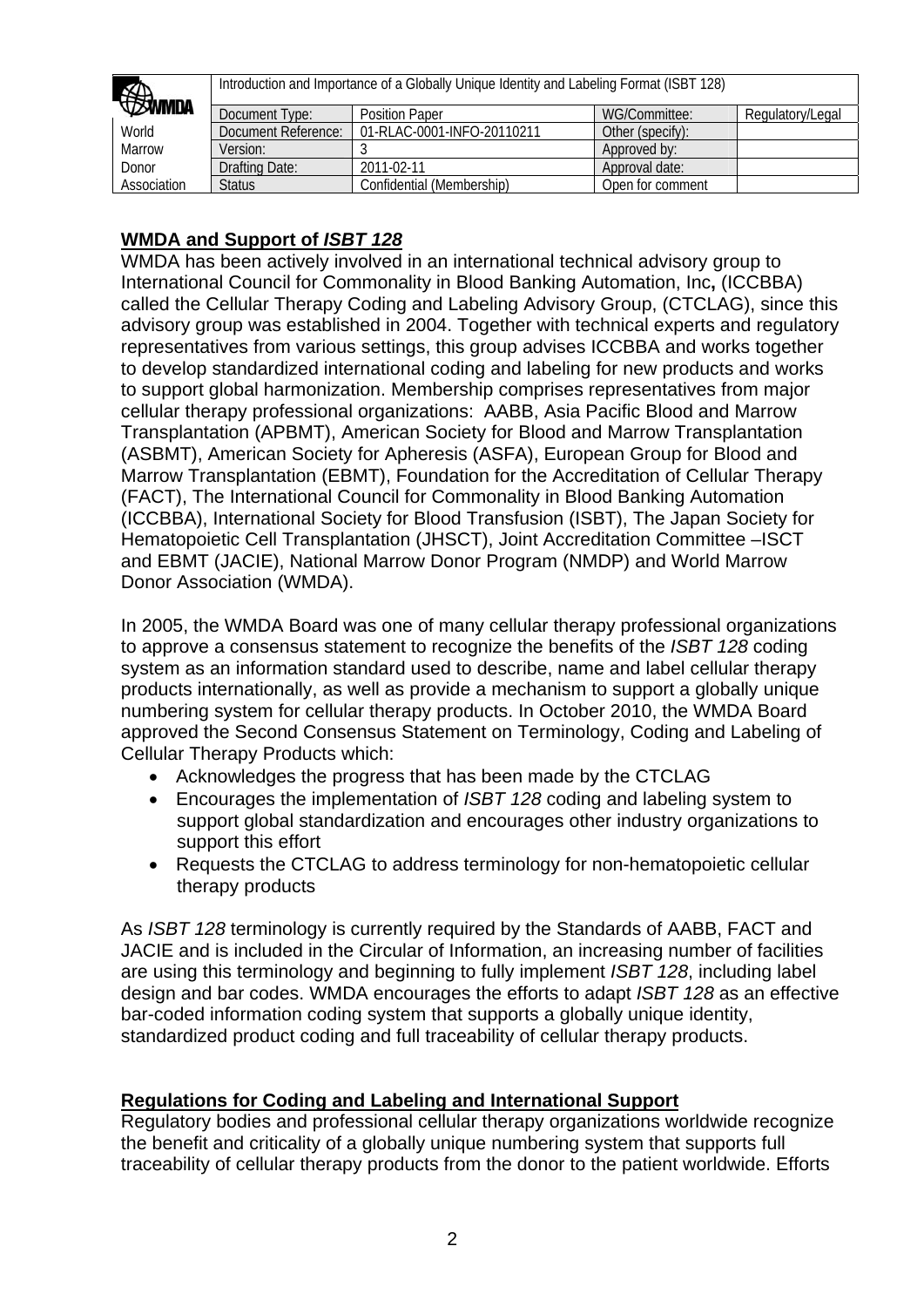| <b><i>SSMMDA</i></b> |                     | Introduction and Importance of a Globally Unique Identity and Labeling Format (ISBT 128) |                  |                  |
|----------------------|---------------------|------------------------------------------------------------------------------------------|------------------|------------------|
|                      | Document Type:      | <b>Position Paper</b>                                                                    | WG/Committee:    | Regulatory/Legal |
| World                | Document Reference: | 01-RLAC-0001-INFO-20110211                                                               | Other (specify): |                  |
| Marrow               | Version:            |                                                                                          | Approved by:     |                  |
| Donor                | Drafting Date:      | 2011-02-11                                                                               | Approval date:   |                  |
| Association          | <b>Status</b>       | Confidential (Membership)                                                                | Open for comment |                  |

towards adaption of *ISBT 128* as an acceptable coding system for product identity, specific to national competent authority/requirements are in progress.

During the 63<sup>rd</sup> World Health Assembly held in Geneva, Switzerland from May 17-21, 2010, coding and traceability of cells, tissues and organs was discussed, including the use of *ISBT 128* as a solution for ensuring worldwide traceability for transplantation products. As an outcome of that discussion, a resolution was passed to reaffirm the guiding principles of the World Health Organization adopted in May 2008 which require implementation of quality systems including traceability, both nationally and for exported human products while ensuring that personal anonymity and privacy of donors and recipients are protected. The resolution supports implementation of systems to support traceability for cellular therapy products, specifically stating "Internationally agreed means of coding to identify tissues and cells used in transplantation are essential for full traceability $8-9$ .

Recently in the United States, the FDA released a final guidance document in March, 2010, "Guidance for Industry Standards for Securing the Drug Supply Chain - Standardized Numerical Identification for Prescription Drug Packages<sup>10</sup>." This document recognizes *ISBT 128* as an effective standardized numerical identification (SNI) system and effective technology for cellular therapy products subject to this requirement as a drug product. A robust system of uniqueness and traceability, as well as a method for eye-readable and machine-readable information is inherent in the acknowledgement of *ISBT 128* as a recognized numbering and information standard and an acceptable SNI for use with cellular therapy products per this guidance document.

The requirement exists within the European Union for the development and adaption of a single European Coding System for the traceability and coding of information about the main characteristics and properties of tissues and cells (Directive 2004/23/EC $^{11}$ ) and Commission Directive 2006/86/EC<sup>12</sup>). As in the U.S., *ISBT 128* has been proposed as a globally unique donation product numbering and information coding system that meets these EU requirements. *ISBT 128* was recommended to be used as the basis for meeting this EU requirement by the European Committee for Standardization (CEN)/ Information Society Standardization System (ISSS) Workshop. Under the auspices of the European Commission, a summary report for the  $1<sup>ST</sup>$  Joint Meeting of the Competent Authorities and the Regulatory Committee on Tissues and Cells held on May 20-21, 2010, reiterates the needs for a robust single system for global traceability and coding for cellular therapy products and reported on progress to date. The system must also be consistent with laws of individual countries regarding product identity and confidentiality. To date, no decision has been made by the European Commission regarding the acceptance of *ISBT 128* as an approved approach to meeting these requirements. A decision to accept the use of *ISBT 128* would support the guiding principles of the World Health Organization adopted in May 2008 that requires implementation of quality systems including traceability, both nationally and for exported human products.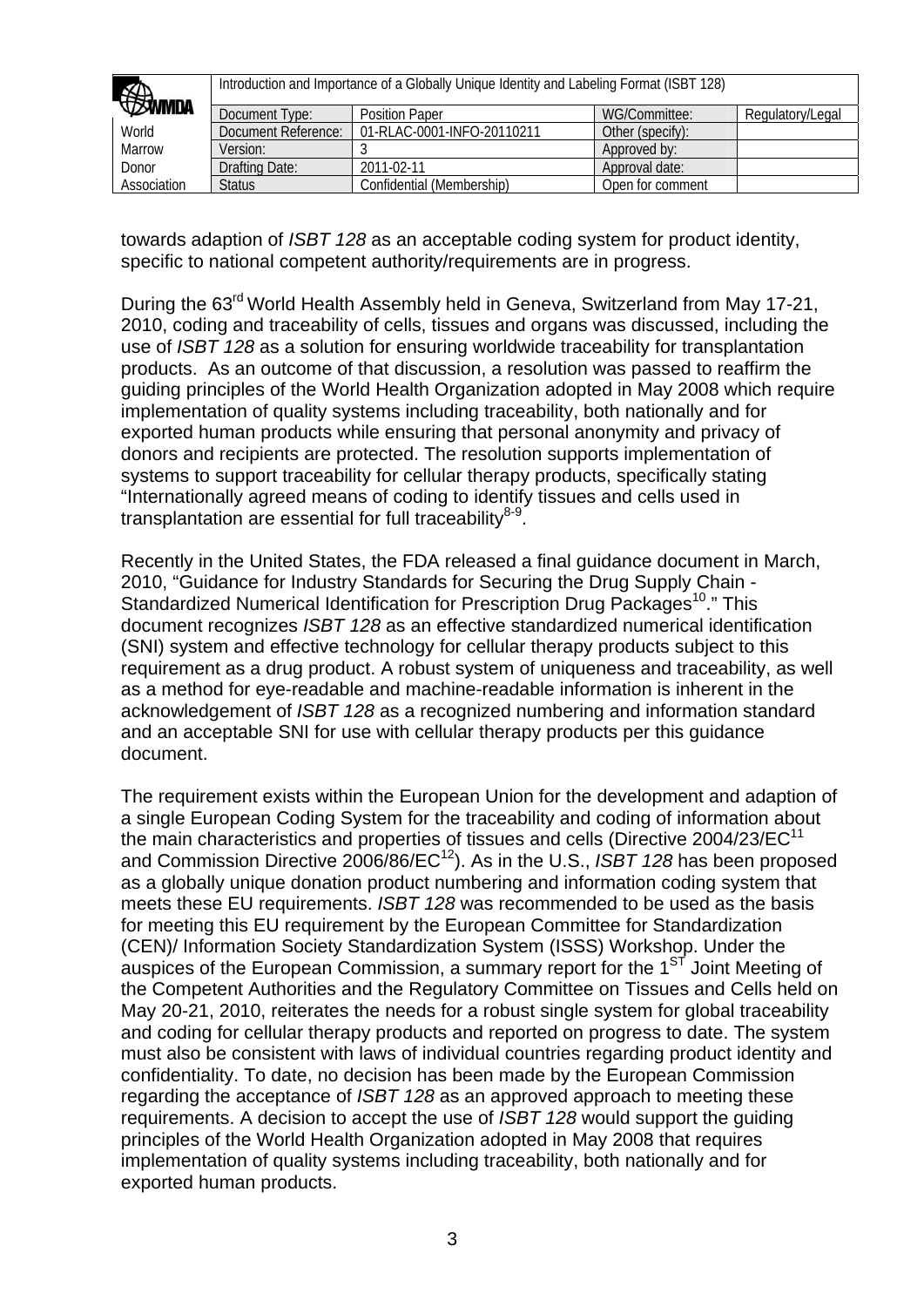| <b>Bumda</b> |                     | Introduction and Importance of a Globally Unique Identity and Labeling Format (ISBT 128) |                  |                  |
|--------------|---------------------|------------------------------------------------------------------------------------------|------------------|------------------|
|              | Document Type:      | <b>Position Paper</b>                                                                    | WG/Committee:    | Regulatory/Legal |
| World        | Document Reference: | 01-RLAC-0001-INFO-20110211                                                               | Other (specify): |                  |
| Marrow       | Version:            |                                                                                          | Approved by:     |                  |
| Donor        | Drafting Date:      | 2011-02-11                                                                               | Approval date:   |                  |
| Association  | <b>Status</b>       | Confidential (Membership)                                                                | Open for comment |                  |

There are similar requirements for both confidentiality and traceability in many countries worldwide. Although similar regulatory discussions regarding specific coding and labeling regulatory standards may not have occurred or are in preliminary stages based on information obtained from WMDA Regulatory and Legal Affairs Committee members and others, *ISBT 128* is a method to accomplish both objectives. In addition, in some countries, following guidelines outlined by cellular therapy accrediting organizations may be required. In that context, the adoption of plans for and implementation of *ISBT 128* as a labeling system by these organizations will support adaption of *ISBT 128* as a global labeling standard.

## **Confidentiality and Identity of Facility/ Entity Perspective**

In addition to robust traceability requirements, protecting the confidentiality of both the donor and the recipient is a cornerstone of the confidentiality requirements in the cell therapy industry. Although somewhat universal, specific confidentiality requirements and interpretation may vary from country to country.

A summary of the primary U.S. and European Commission confidentiality requirements and identity of the entity responsible for the cellular therapy product at distribution is provided below.

In the U.S., The Privacy Act, 5 US Code  $552a^{13}$ , prohibits the disclosure of medical information containing confidential individually identifying information without written consent. Under the Transplant Amendment Act, US Code Title 42, a system of strict confidentiality to protect the identity of patients and donors, as well as a method to ensure traceability between a maternal donor and a cord blood unit is also required. 21 Code of Federal Regulations (CFR)  $1271^{14}$  reguires a unique identifier to maintain traceability and the ability to trace donor to recipient and vice versa without the use of name, social security number or medical record number. The name and address of the establishment that determines the product is available for distribution is also required by 21-CFR-1271. For FDA-approved drug products, 21-CFR-201<sup>15</sup> requires the identity of establishments involved in manufacturing as part of the drug product label.

Similar to U.S. requirements, the European Commission Directives require that all necessary measures be taken to protect health-related information. A donor identification system for each donation is required to ensure a unique identity and label and support traceability at all times while protecting the anonymity of the donor and patient. The ability to track donor to recipient and vice versa is required. The identity of the tissue establishment at distribution is part of the label.

#### *ISBT 128* **Donation Identification Number (DIN) and Facility Identification Number (FIN)**

The structure of the *ISBT 128* globally unique donation identification number has three distinct parts and is outlined in the table below. This 13 character numbering system is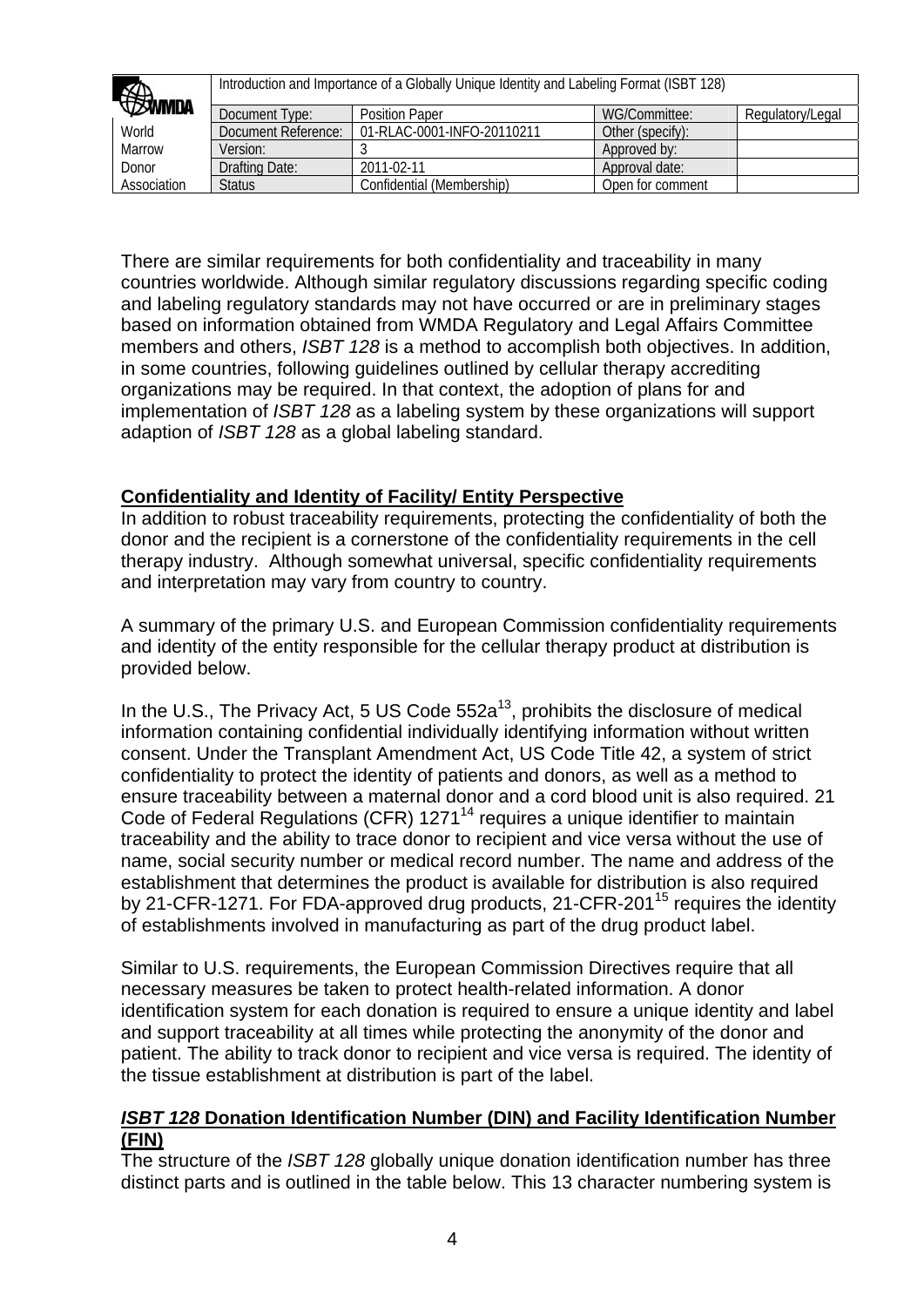| <b><i>SIMMDA</i></b> |                     | Introduction and Importance of a Globally Unique Identity and Labeling Format (ISBT 128) |                  |                  |
|----------------------|---------------------|------------------------------------------------------------------------------------------|------------------|------------------|
|                      | Document Type:      | <b>Position Paper</b>                                                                    | WG/Committee:    | Regulatory/Legal |
| World                | Document Reference: | 01-RLAC-0001-INFO-20110211                                                               | Other (specify): |                  |
| Marrow               | Version:            |                                                                                          | Approved by:     |                  |
| Donor                | Drafting Date:      | 2011-02-11                                                                               | Approval date:   |                  |
| Association          | <b>Status</b>       | Confidential (Membership)                                                                | Open for comment |                  |

bar code readable, includes a "checksum character" to effectively detect keyboard entry errors in computer systems (see Attachments A and B for examples of label format with unique donation identification format highlighted).

#### **Basic Donation Identification Number (DIN) Structure**

| <b>W0000</b>                                                      | 09 | 123456               |
|-------------------------------------------------------------------|----|----------------------|
| ICCBBA assigned Facility   Two-Character Year   Facility-Assigned |    |                      |
| Identification Number (FIN) of Collection                         |    | <b>Serial Number</b> |

The Facility Identification Number (FIN) is a unique facility identity assigned by ICCBBA. The "FIN" can designate the collection site or the donor registry. In the case of cord blood collections, the cord blood bank that is administratively responsible for the collection may be the "FIN" identity. When taken together, the combination of all three parts of the Donation Identification Number (DIN) is what makes the 13-character *ISBT 128* numbering system a globally unique number. If any of the parts of the Donation Identification Number (DIN) is obliterated, covered up or shortened (the FIN, Year or Serial Number), the integrity of the globally unique number is compromised.

When this "FIN" information is included as part of a product label, the standardized *ISBT 128* label format is designed to contain the identity of the facility that corresponds to the "FIN" in both eye-readable format as part of the product label and in bar-coded format as part of the product identity. Although the collection facility is not considered part of personal health information in the U.S. and many other countries with regard to protecting donor confidentiality, the label can also be configured so that the eyereadable identity of the facility corresponding to the "FIN" is not displayed on the label. This approach is applicable in the setting of unrelated, allogeneic donor collection in many countries and would meet international requirements for robust traceability, as well as the confidentiality as cited above. In this way, the 13 characters globally unique number is not compromised, while still assuring that the identity of the collection facility is not "eye-readable" as part of the attached label.

The *ISBT 128* label format listing the collection site is consistent with the U.S. label requirements defined in 21 CFR 1271 at distribution and with those defined in 21 CFR 201 as part of drug manufacturing, as described above. The *ISBT 128-label* format is also consistent with the European requirement defined in 2004/23/EC for the label at distribution to include the identification of the tissue establishment. As noted in earlier report, it supports the WHO guidelines for traceability for cellular therapy products worldwide (see label upper left quadrant of label examples; Attachment A showing an unrelated donor setting where the facility corresponding to the "FIN" is not eyereadable and Attachment B for a related donor setting where the facility corresponding to the "FIN" can be designed to include this information in eye-readable format).

# **Labeling Options for "FIN" Assignment**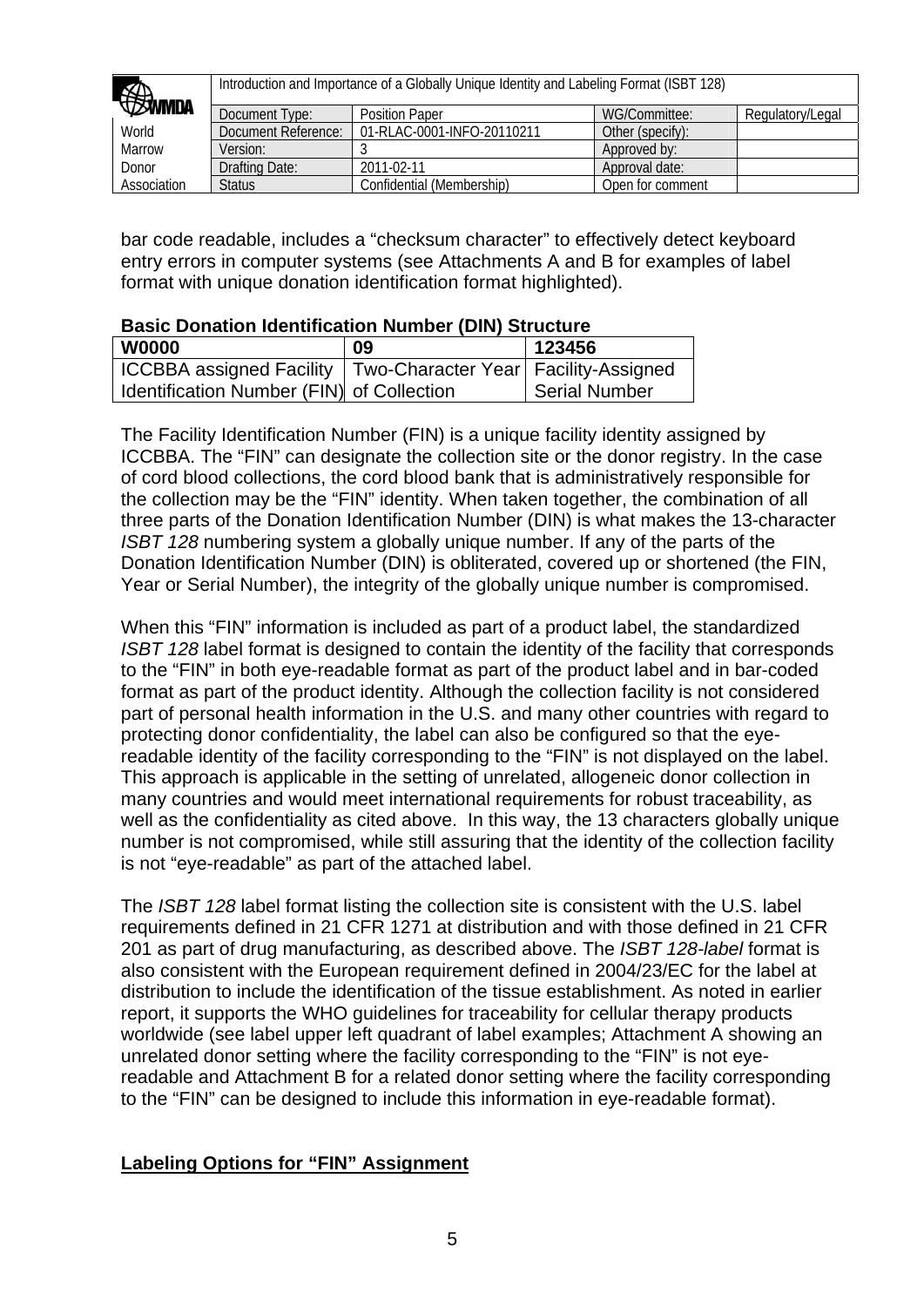| <b>EXWMDA</b> |                     | Introduction and Importance of a Globally Unique Identity and Labeling Format (ISBT 128) |                  |                  |
|---------------|---------------------|------------------------------------------------------------------------------------------|------------------|------------------|
|               | Document Type:      | <b>Position Paper</b>                                                                    | WG/Committee:    | Regulatory/Legal |
| World         | Document Reference: | 01-RLAC-0001-INFO-20110211                                                               | Other (specify): |                  |
| Marrow        | Version:            |                                                                                          | Approved by:     |                  |
| Donor         | Drafting Date:      | 2011-02-11                                                                               | Approval date:   |                  |
| Association   | <b>Status</b>       | Confidential (Membership)                                                                | Open for comment |                  |

For some time, the international cellular therapy community has been discussing various options for designating the entity assigned as the "FIN" within the unique global Donation Identification Number (DIN) as the collection facility, tissue establishment or the registry in context of adult stem cell donors and international regulatory requirements. These discussions have focused on the requirements to ensure a robust traceability system while protecting the confidentiality of the patient and donor, especially in the context of the facility/ organization identified in the "FIN". Because the identified "FIN" facility/organization does not appear on the final attached label in eyereadable format, it is possible to use a "look-up" tool on the ICCBBA website to identify that facility assigned to the "FIN". This supports the labeling regulatory requirements for the distribution label outlined above, while still protecting the personal identifying information of the donor. A summary of the major "FIN" assignment options, with comments are presented below.

## **Collection Facility identified as the "FIN" identity within the "DIN"; assigned by ICCBBA**

Collection Facility (or tissue establishment) is identified on the label in machinereadable format only for allogeneic donations. In this setting, the identity of the collection facility or tissue establishment required as part of the labeling regulatory requirements is contained in the accompanying labeling documentation "paperwork" for the unit and is not part of the attached label in "eye-readable" format to support confidentiality requirements of some countries.

# **Comments about benefit and risk:**

- Standard format as originally defined and controlled centrally by ICCBBA.
- When the collection facility controls their own labels and the collection site is defined on the label as the "FIN", one DIN can be used by the collection facility for autologous, related and unrelated product.
- One DIN for all products is simplest, most cost effective approach for manual and automated label control, validation, etc.
- Supports full traceability from collection to bedside with minimized risk for labeling errors because one DIN is in use for all products from that collection site.
- Supports requirements for tissue establishment to be identified on distribution label per EU requirements and the entity responsible for release (and manufacturing, where applicable) per U.S. requirements.

## **Collection Facility identified as the "FIN" identity within the "DIN"; assigned by Registry**

Collection facility (or tissue establishment) is identified on the label in machinereadable format only for allogeneic donations. In this setting, the identity of the collection facility or tissue establishment required as part of the labeling regulatory requirements is contained in the accompanying labeling documentation "paperwork" for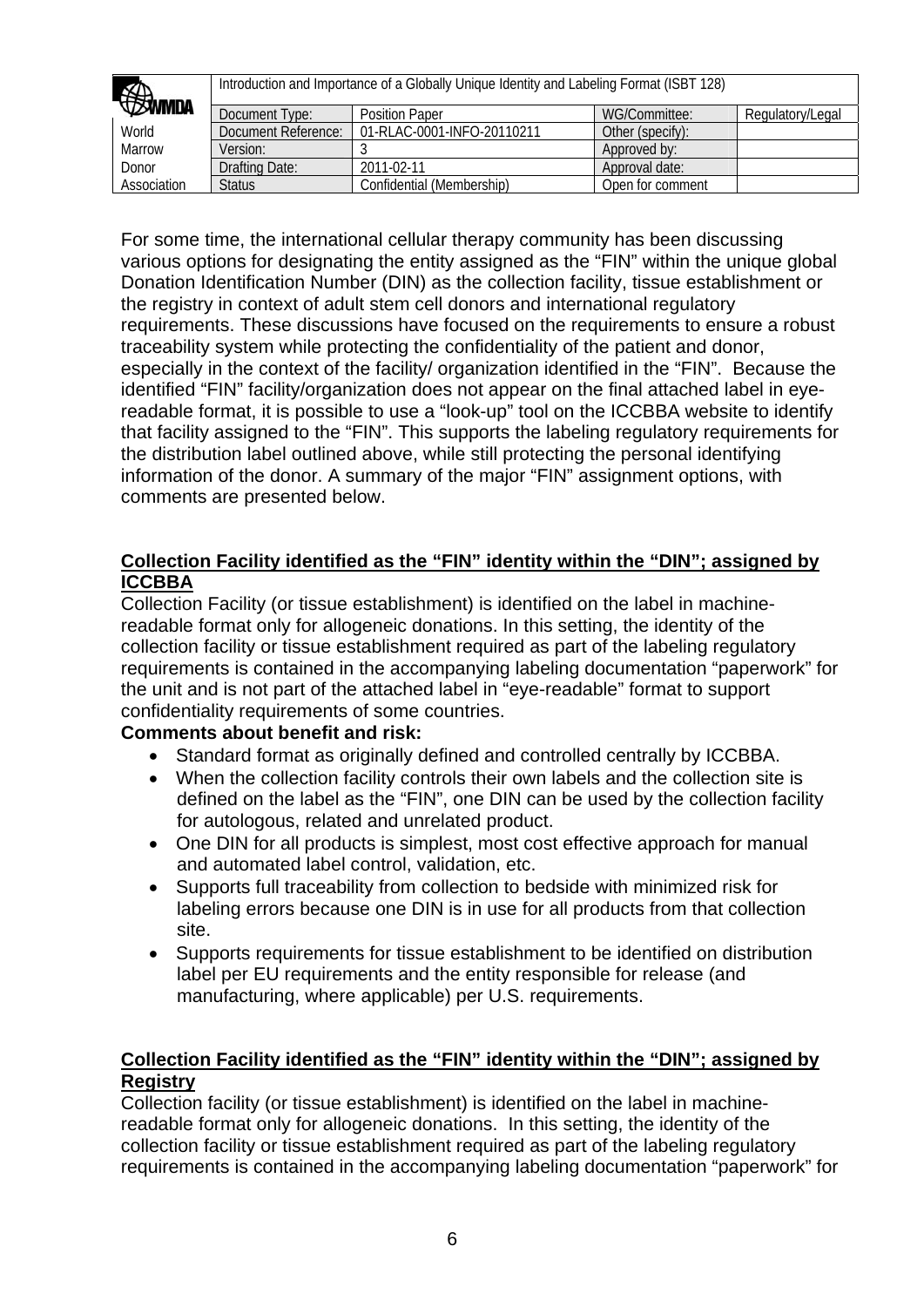| <b>EDWMDA</b> |                     | Introduction and Importance of a Globally Unique Identity and Labeling Format (ISBT 128) |                  |                  |
|---------------|---------------------|------------------------------------------------------------------------------------------|------------------|------------------|
|               | Document Type:      | <b>Position Paper</b>                                                                    | WG/Committee:    | Regulatory/Legal |
| World         | Document Reference: | 01-RLAC-0001-INFO-20110211                                                               | Other (specify): |                  |
| Marrow        | Version:            |                                                                                          | Approved by:     |                  |
| Donor         | Drafting Date:      | 2011-02-11                                                                               | Approval date:   |                  |
| Association   | <b>Status</b>       | Confidential (Membership)                                                                | Open for comment |                  |

the unit and is not part of the attached label in "eye-readable" format to support confidentiality requirements of some countries.

# **Comments about benefit and risk:**

- ICCBBA no longer controls the assignment of "FIN" to collection facilities; decentralized control at registries worldwide increases opportunity for "FIN" assignment error and compromises traceability and globally unique numbering system (Errors and duplication of numbering systems have occurred historically in current decentralized systems).
- This model necessitates a different DIN numbering system for registry (allogeneic unrelated) vs. non-registry (autologous and related) products, with increased complexity and opportunity for error.
- When the "FIN" is controlled and assigned by each registry per this model, the varied cooperative and multiple registry relationships across the world could result in several different DIN numbering systems in place to accommodate the multiple registries a collection facility may work with.
- This model complicates the labeling processes/control with increased confusion and chance for errors that affect global uniqueness of numbering, labeling mixups and traceability.
- This model requires complex label control of automated or manual labeling and increased validation complexity for computerized labeling systems
- This model results in increased administrative burden and cost for registry: especially larger registries with multiple collection relationships and numbering systems to manage.

# **Registry identified as the "FIN" identity within the "DIN"**

The Registry, rather than the collection facility or tissue establishment is identified on the label in machine-readable format and eye readable format, if needed. In this setting, the Registry must maintain a robust label control system to assign and manage a series of unique identification numbers to each collection site the registry works with. In addition, the identity of the collection facility or tissue establishment required as part of the regulatory labeling requirements is no longer part of the affixed product label. **Comments about benefits and risk:**

- Although ICCBBA controls the assignment of "FIN" within the "DIN" to a Registry, the registry controls the actual assignment of the unique identity to the collection sites it works with by assigning a "block" of DINs to each site. This model increases opportunity for "serial number" assignment error and duplication and increases risk of compromised traceability (errors and duplication of numbering systems have occurred historically in current decentralized systems).
- This model necessitates a different DIN numbering system for registry (allogeneic unrelated) vs. non-registry (autologous and related) products.
- When the "FIN and serial number" is controlled and assigned for each registry per this model, the complex cooperative and multiple registry relationships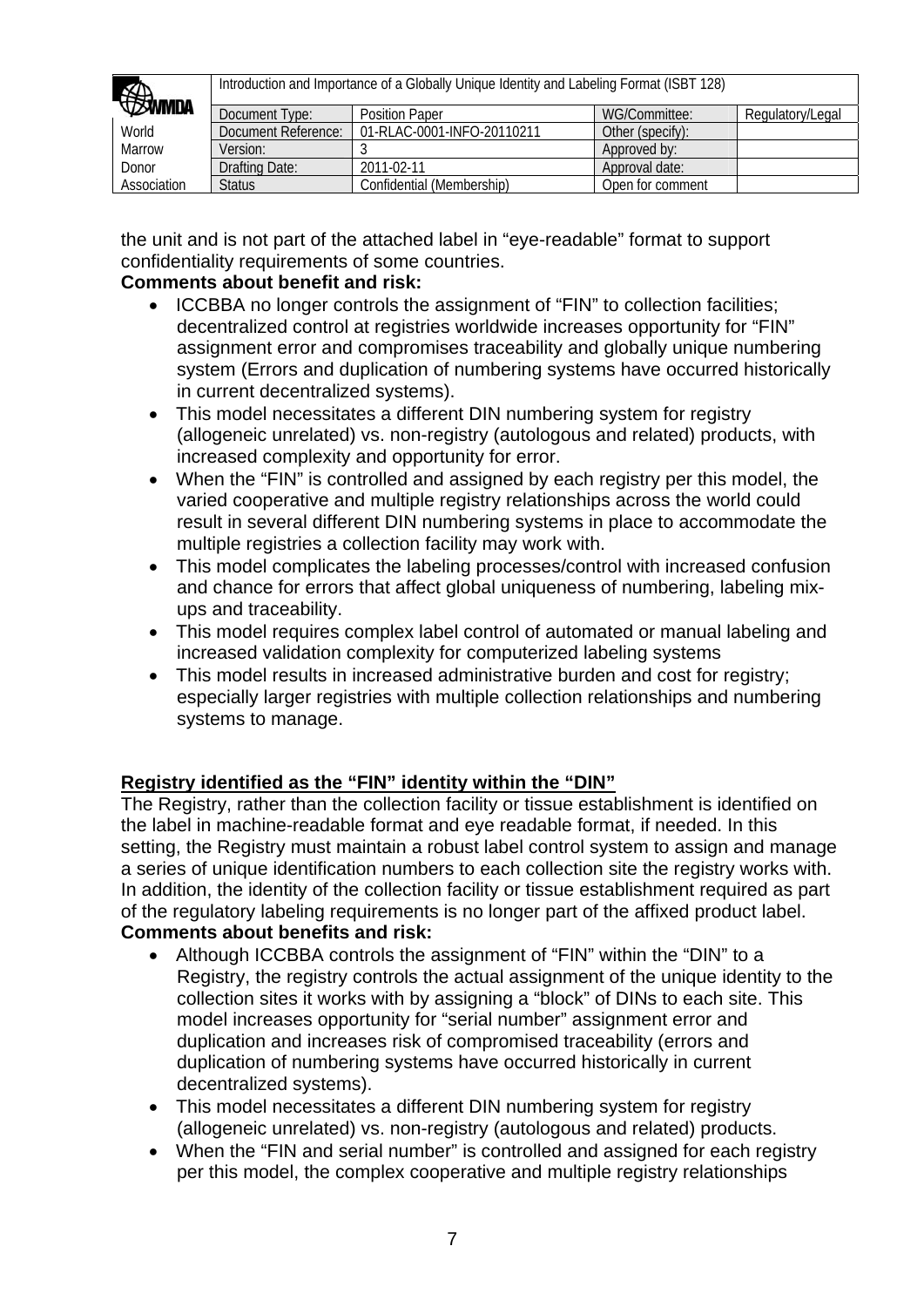| <b><i>SSIMMDA</i></b> |                     | Introduction and Importance of a Globally Unique Identity and Labeling Format (ISBT 128) |                  |                  |
|-----------------------|---------------------|------------------------------------------------------------------------------------------|------------------|------------------|
|                       | Document Type:      | <b>Position Paper</b>                                                                    | WG/Committee:    | Regulatory/Legal |
| World                 | Document Reference: | 01-RLAC-0001-INFO-20110211                                                               | Other (specify): |                  |
| Marrow                | Version:            |                                                                                          | Approved by:     |                  |
| Donor                 | Drafting Date:      | 2011-02-11                                                                               | Approval date:   |                  |
| Association           | <b>Status</b>       | Confidential (Membership)                                                                | Open for comment |                  |

across the world could result in several different DIN numbering systems in place to accommodate the multiple registries a collection facility may work with.

- This model complicates the labeling processes/ control even further than the option above with increased confusion and chance for errors that affect global uniqueness of numbering, labeling mix-ups and traceability.
- This model requires complex label control and increased validation complexity for computerized labeling systems
- This model does not support the requirements to identify the tissue establishment on the distribution label per EU requirements or the entity responsible for release (and manufacturing, where applicable) per U.S. requirements.
- This model results in increased administrative burden and cost for the Registry; especially larger registries with multiple collection relationships and resulting numbering systems.

## **Relabeling, obliterating or overlabeling the FIN upon receipt at transplant center**

Collection facility (or tissue establishment) is identified on the label in machinereadable format only for allogeneic donations.

- These models do not support maintaining the integrity of the globally unique numbering system of the DIN (FIN + year + serial number).
- These models complicate labeling processes at the transplant center and increase chance for labeling error.
- These models do not support full traceability of the DIN from the collection to bedside.

# **Conclusion and WMDA Proposal**

To encourage the benefit and criticality of a globally unique numbering system, WMDA recognizes the *ISBT 128* labeling standard as one that supports full traceability of cellular therapy products from the donor to the patient bedside and the flexibility to protect confidential information as defined by current and future international regulations. WMDA supports the simplest, most efficient system of labeling and assignment of the Facility Identification Number ("FIN") that minimizes the chance of confusion, error, label-mix-up and loss of traceability in the labeling processes. As such, WMDA supports the adaption of the *ISBT 128* Donation Identification Number (DIN) format and assignment of the "FIN" as the collection center (or tissue establishment), with centralized control at ICCBBA, whenever feasible and when consistent with the requirements of the national competent authority governing the registry and collection sites. In settings where it may be desirable to limit the access of the patient or patient's family to the identity of the tissue establishment that is required to be on the distribution label (or manufacturer or entity responsible for release), WMDA recommends that a removable sleeve or other temporary mechanism be used to cover any identity information (eye-readable or not eye-readable format) that is considered to be health related personal information by a national competent authority.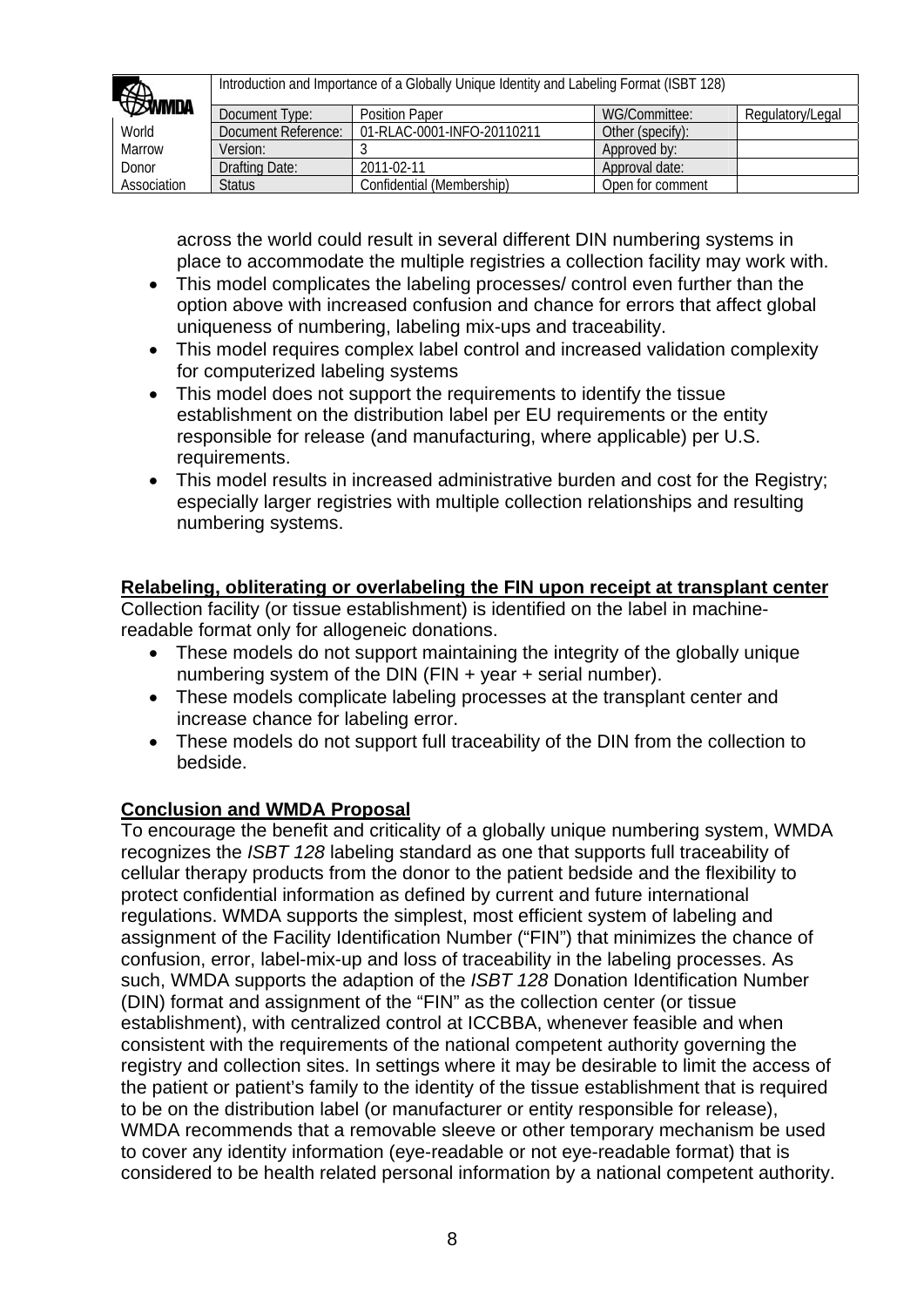| <b><i>SSINNIDA</i></b> | Introduction and Importance of a Globally Unique Identity and Labeling Format (ISBT 128) |                            |                  |                  |
|------------------------|------------------------------------------------------------------------------------------|----------------------------|------------------|------------------|
|                        | Document Type:                                                                           | <b>Position Paper</b>      | WG/Committee:    | Regulatory/Legal |
| World                  | Document Reference:                                                                      | 01-RLAC-0001-INFO-20110211 | Other (specify): |                  |
| Marrow                 | Version:                                                                                 |                            | Approved by:     |                  |
| Donor                  | Drafting Date:                                                                           | 2011-02-11                 | Approval date:   |                  |
| Association            | <b>Status</b>                                                                            | Confidential (Membership)  | Open for comment |                  |

This mechanism should be used at the bedside after appropriate patient and unit identity has been verified. In this way, the integrity of the unique global donation number is maintained and the traceability of the donor to the recipient and vice versa is maintained, as well as supporting the regulatory requirements for the identity of the tissue establishment or collection site to be part of the product label. In addition, this adaption will support the continuing increase of international exchange of stem cell products and support safety for our transplant patients.

# **References and Resources for** *ISBT128***:**

- 1. WMDA Annual Report for Stem Cell Donor Registries 2009
- 2. Slaper-Cortenbach, Ineke; **ISBT 128 coding and labeling for cellular therapy products.** *Cell and Tissue Banking (2010) 11-375-378* (**<http://www.springerlink.com/content/65n1372431n0r711/fulltext.pdf>**)
- 3. Ashford P; Distler P; Gee A; Lankester A; Larsson S: Feller I; Loper K; Pamphilon D; Poston L; Rabe F; Slaper-Cortenbach I; Szczepiorkowski Z; Warkentin P; Terminology and labeling of cellular products: 1. Standards. *Bone marrow transplantation 2007; 40(11): 1075-83.*
- 4. Ashford P; Distler P; Gee A; Lankester A; Larsson S: Feller I; Loper K; Pamphilon D; Poston L; Rabe F; Slaper-Cortenbach I; Szczepiorkowski Z; Warkentin P; Standards for the terminology and labeling of cellular therapy products. *Transfusion 2007; 47(7): 1319-27.*
- 5. Ashford P; Distler P; Gee A; Lankester A; Larsson S: Feller I; Loper K; Pamphilon D; Poston L; Rabe F; Slaper-Cortenbach I; Szczepiorkowski Z; Warkentin P; ISBT 128 implementation plan for cellular therapy products. *Journal of clinical apheresis 2007; 22(5): 258-64*.
- 6. Ashford P; Distler P; Gee A; Lankester A; Larsson S: Feller I; Loper K; Pamphilon D; Poston L; Rabe F; Slaper-Cortenbach I; Szczepiorkowski Z; Warkentin P; Standards for the terminology and labeling of cellular therapy products**.** *Journal of clinical apheresis 2007; 22(5): 249-57*.
- 7. Website ICCBBA: www.iccbba.org
- 8. World Health Organization; Human organ and tissue transplantation: Resolution WHA 63.22 of the Sixty-Third World Health Assembly. Sixty-Third World Health Assembly, May 17-21, 2010.